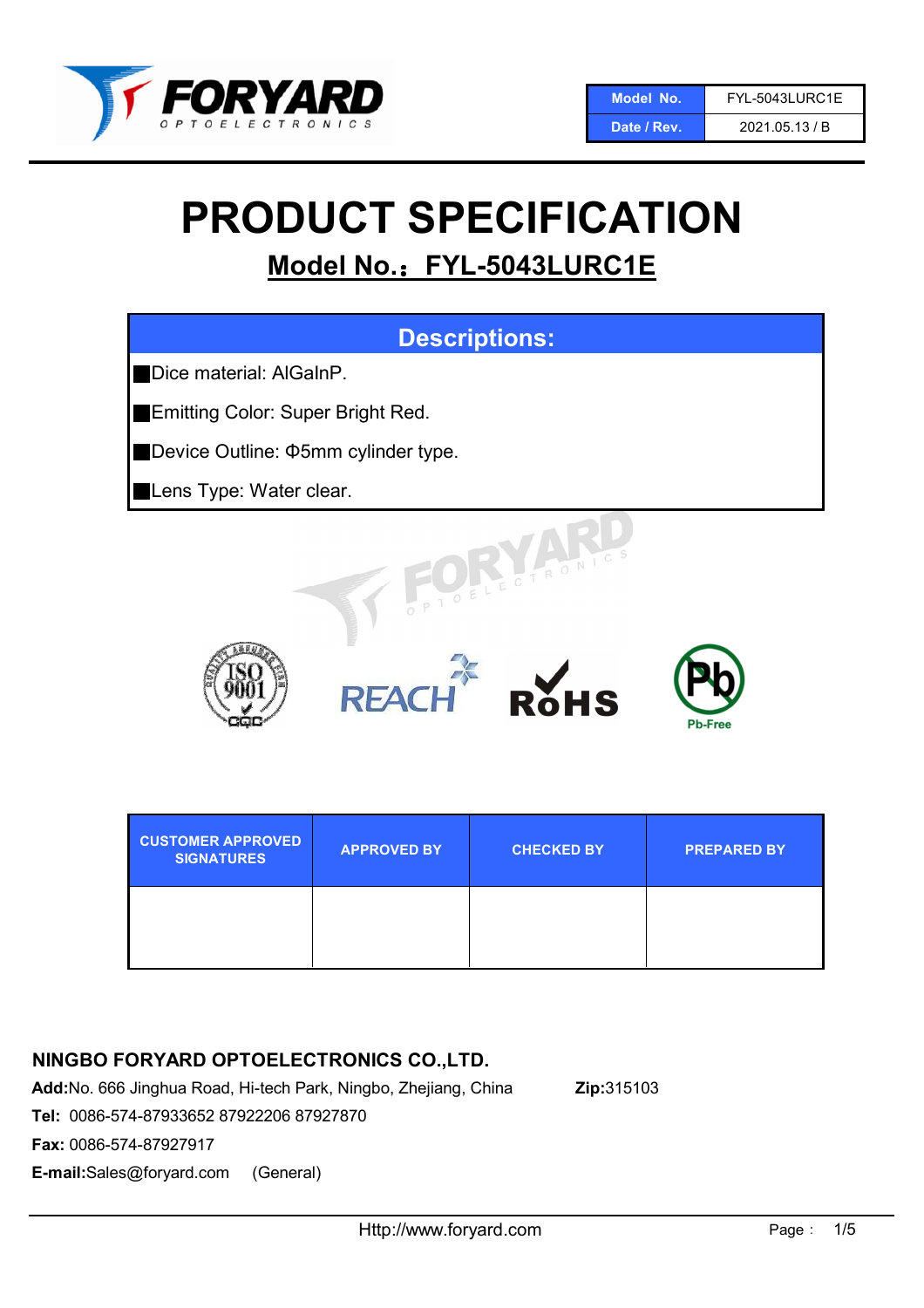

| Model No. | FYL-5043LURC1E |
|-----------|----------------|
|           |                |

Date / Rev. 2021.05.13 / B

#### Model No.: FYL-5043LURC1E

#### ■ Features

- 1.Low power consumption.
- 2.High efficiency.
- 3.General purpose leads.
- 4.High intensity.
- 5.RoHs compliant.
- Package configuration



#### Notes:

- 1. All dimensions are millimeters (inches)
- 2. Tolerance is ±0.25mm(.010") unless otherwise noted.
- 3. The specifications, characteristics and technical data described in the datasheet are subject to change without prior notice.
- 4.The drawing is different from the actual one, please refer to the sample.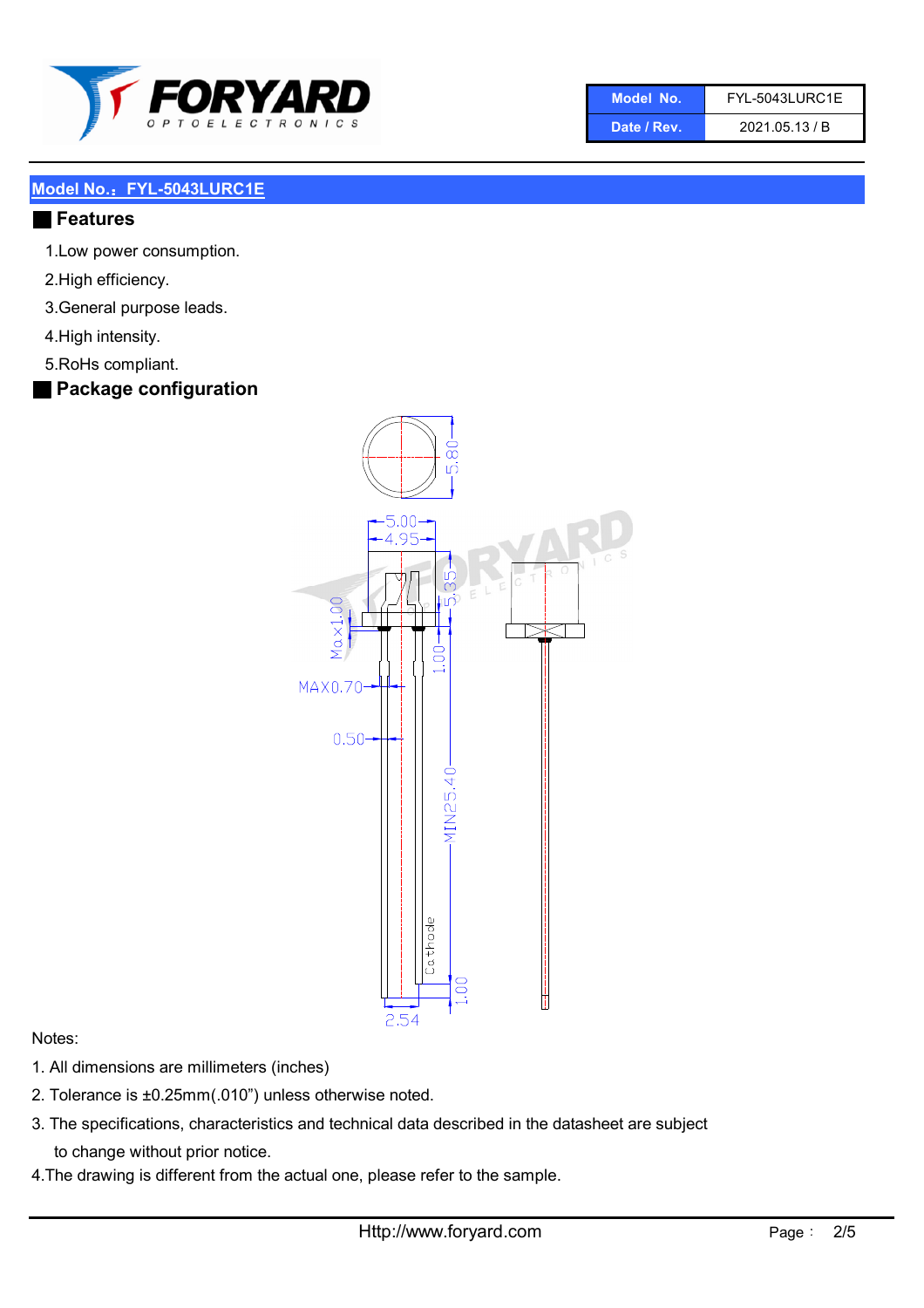

| Model No.   | FYL-5043LURC1E |
|-------------|----------------|
| Date / Rev. | 2021.05.13 / B |

#### Model No.: FYL-5043LURC1E

## ■ Absolute Maximun Ratings(Ta=25°C)

| Parameter                                                 | MAX.                               | Unit                                 |
|-----------------------------------------------------------|------------------------------------|--------------------------------------|
| <b>Power Dissipation</b>                                  | 75                                 | mW                                   |
| Peak Forward Current (1/10 Duty Cycle, 0.1ms Pulse Width) | 100                                | mA                                   |
| <b>Continuous Forward Current</b>                         | 30                                 | mA                                   |
| Derating Linear From 50°C                                 | 0.4                                | $mA$ <sup><math>\circ</math></sup> C |
| Reverse Voltage                                           | 5                                  | V                                    |
| <b>Operating Temperature Range</b>                        | -40 $\degree$ C to +85 $\degree$ C |                                      |
| Storage Temperature Range                                 | -40°C to +100°C                    |                                      |
| Lead Soldering Temperature[4mm(.157") From Body]          | 260℃ for 5 Seconds                 |                                      |

### ■ Typical Electrical &Optical Charcteristics(Ta=25°C)

| Parameter                       | Symbol              | Min. | Typ. | Max.  | <b>Unit</b> | <b>Test Condition</b> |
|---------------------------------|---------------------|------|------|-------|-------------|-----------------------|
| Luminous Intensity              | Ιv                  | 700  | 1380 | 2300  | mcd         |                       |
| <b>Viewing Angle</b>            | $2\theta_{1/2}$     |      | 100  | $---$ | Deg         |                       |
| <b>Peak Emission Wavelength</b> | λp                  | ---  | 630  | $- -$ | nm          | $IF = 20mA$           |
| <b>Dominant Wavelength</b>      | λd                  | 618  | 625  | 630   | nm          |                       |
| <b>Spectral Line Half-Width</b> | $\triangle \lambda$ | ---  | 20   | $- -$ | nm          |                       |
| <b>Forward Voltage</b>          | $V_F$               | 1.8  | 2.1  | 2.4   | v           |                       |
| <b>Reverse Current</b>          | <sup>I</sup> R      | ---  | ---  | 10    | μA          | VR=5V                 |

#### Note:

1.Luminous Intensity is based on the Foryard standards.

2.Pay attention about static for InGaN

■ Luminous Intensity Guide (Unit: mcd) @IF=20mA

| code.                   | N <sub>15</sub> | N16       | N17       | N <sub>18</sub> |
|-------------------------|-----------------|-----------|-----------|-----------------|
| Luminous Intensity(mcd) | 700~1000        | 1000~1380 | 1380~1800 | 1800~2300       |

Tolerance of measurement of luminous intensity is ±15%

■ Dominate Wavelength Guide (Unit: nm) @IF=20mA

| Code                    | R1      | R2          | מם<br>טרו | R4      |
|-------------------------|---------|-------------|-----------|---------|
| Dominate Wavelength(nm) | 618~621 | $621 - 624$ | 624~627   | 627~630 |

Tolerance for each Dominate Wavelength bin is ±1nm

■ Forward Voltage Guide (Unit: V) @IF=20mA

| Code               | V2a         | V2b | V3a | V3b | V4a | V4b                                                                 |
|--------------------|-------------|-----|-----|-----|-----|---------------------------------------------------------------------|
| Forward Voltage(V) | $1.8 - 1.9$ |     |     |     |     | $1.9 - 2.0$   2.0 $- 2.1$   2.1 $- 2.2$   2.2 $- 2.3$   2.3 $- 2.4$ |

Tolerance of measurement of forward voltage is ±0.1V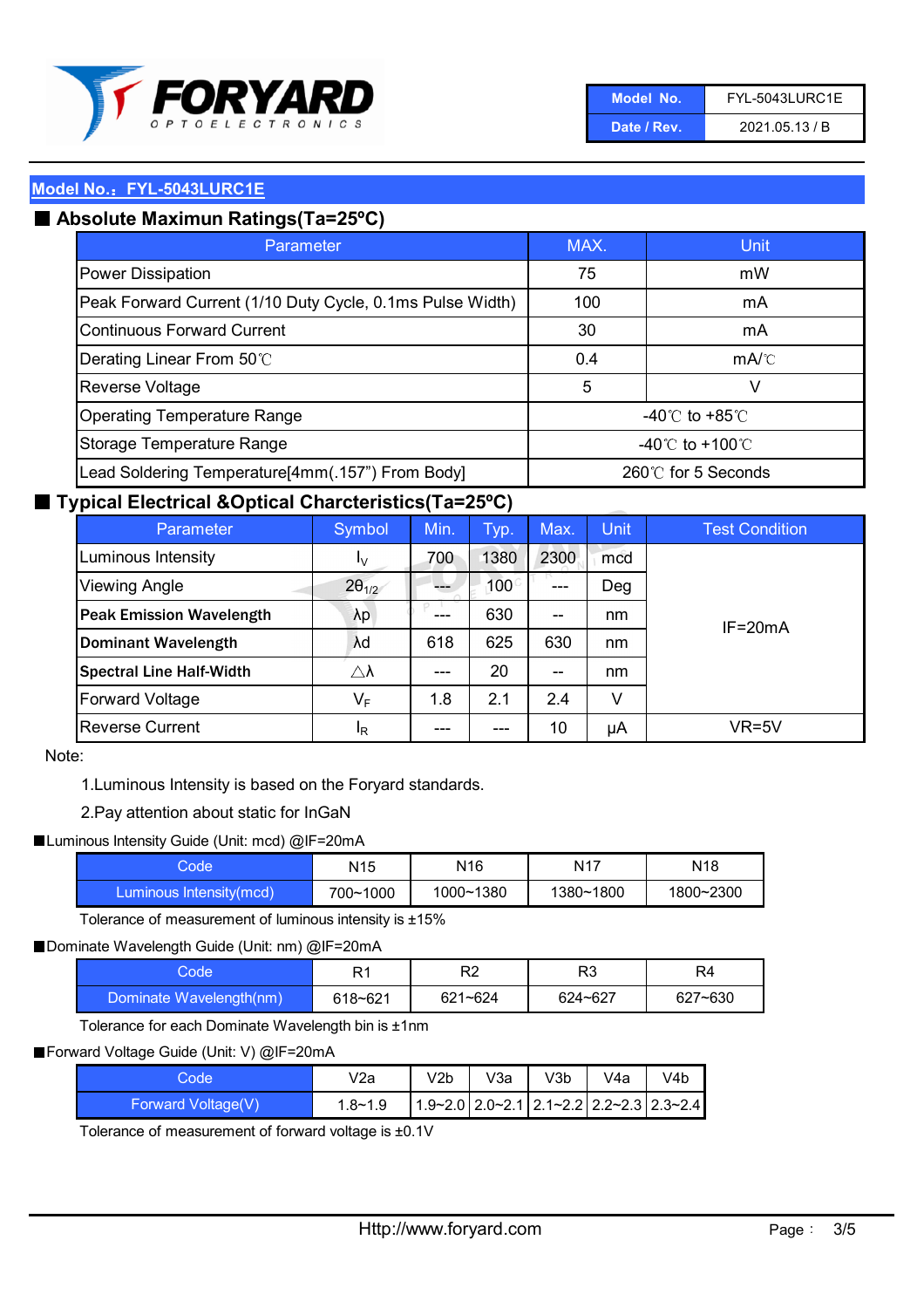

## Model No.: FYL-5043LURC1E

## ■ Typical Eletrical/Optical Characteristics Curves(Ta=25°C Unless Otherwise Noted)



■ Radiation pattern